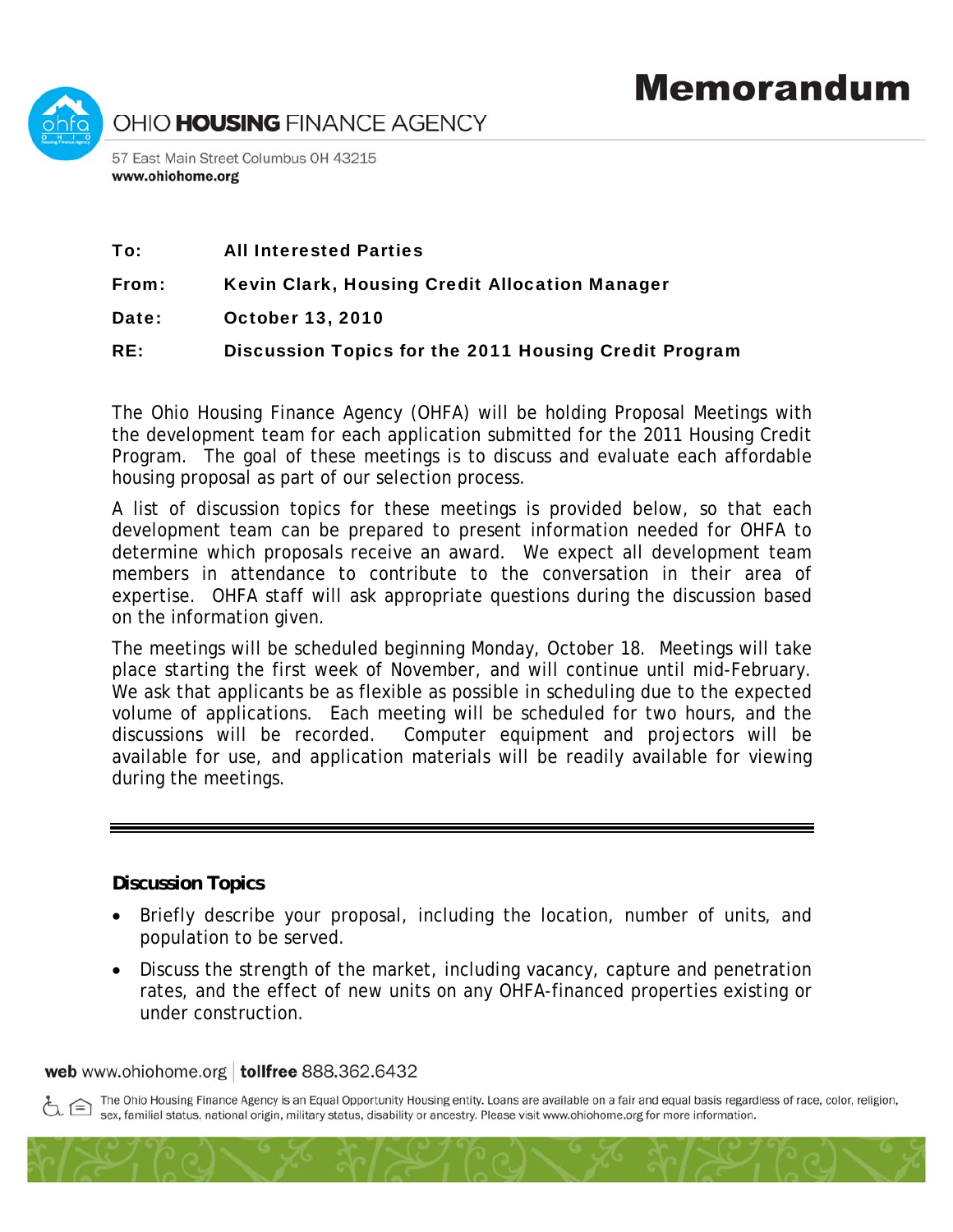

October 13, 2010

Page 2

- Describe the roles and capacity of the development team members, including members of the ownership entity (general partners), HDAP recipient, developer, property manager, general contractor (if selected), and any consultants. Briefly describe the experience of each entity with the type of project under consideration.
- Discuss the design of the units and buildings, and amenities to be provided at the property, and why they are appropriate for the location and population to be served.
- Discuss characteristics of the site, including visibility and accessibility, availability of public and community services, and potential development concerns, incompatible uses or environmental issues.
- Describe how your proposal will promote the policies and goals of OHFA. Focus on the following policies that apply to your particular proposal:
	- $\triangleright$  How the development team is collaborating with local governments and neighborhood organizations in order to contribute to local development objectives. This may include community development plans and support for the proposal at the local level.
	- $\triangleright$  How the proposal will leverage other federal, state or local development subsidy, such as HOME, local trust fund dollars, HUD or Rural Development loans, PHA sources, federal or state historic tax credits, or other financing vehicles.
	- $\triangleright$  How the proposal will incorporate universal design and concepts of healthy, sustainable development.
	- ¾ Whether any previous development of OHFA-financed multifamily properties has taken place in the market area.
	- $\triangleright$  How the proposal will assist with redevelopment of vacant properties in areas impacted by foreclosure.

web www.ohiohome.org | tollfree 888.362.6432

The Ohio Housing Finance Agency is an Equal Opportunity Housing entity. Loans are available on a fair and equal basis regardless of race, color, religion, sex, familial status, national origin, military status, disability or ancestry. Please visit www.ohiohome.org for more information.